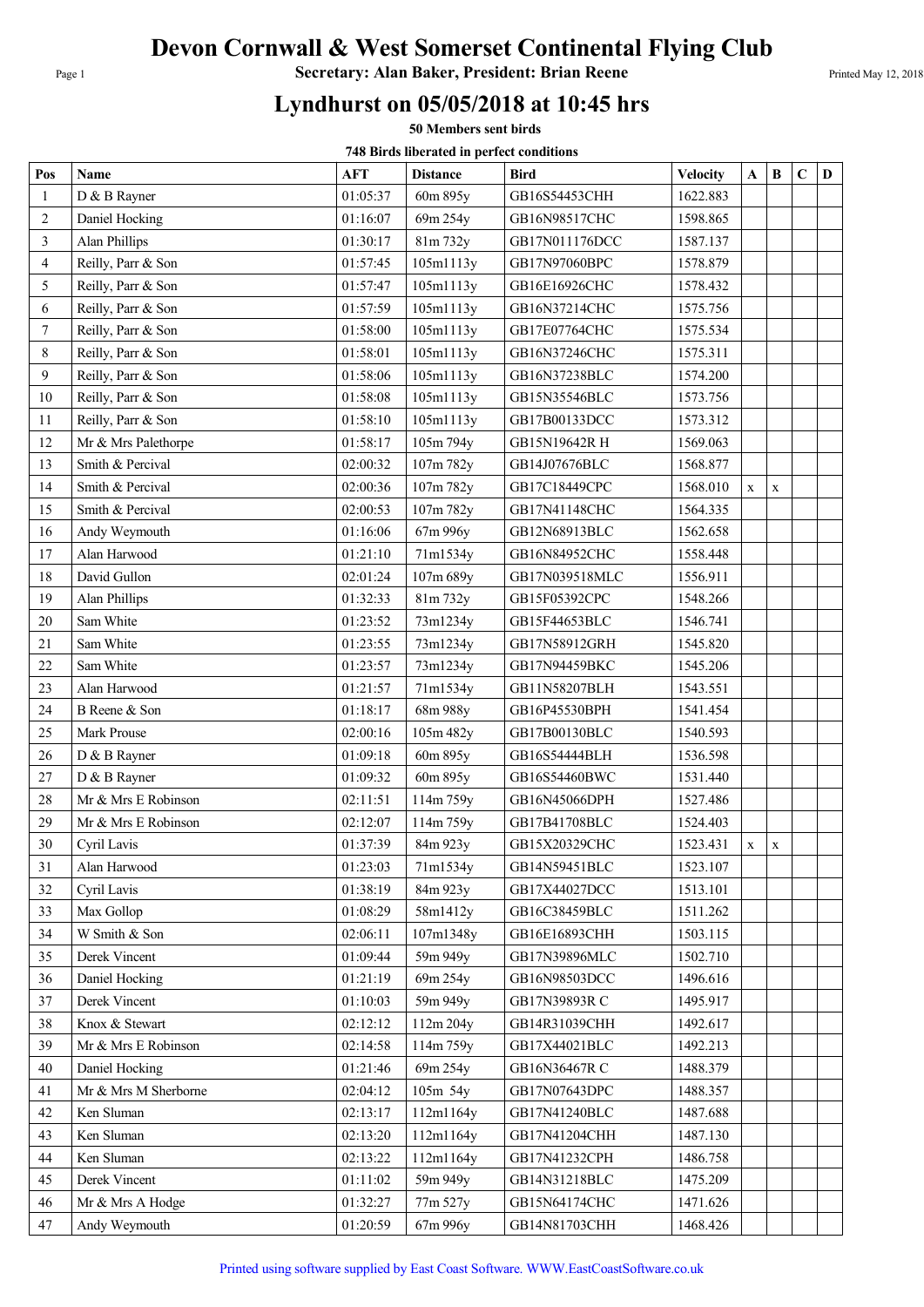# Devon Cornwall & West Somerset Continental Flying Club

Page 2 **Secretary: Alan Baker, President: Brian Reene** Printed May 12, 2018

### Lyndhurst on 05/05/2018 at 10:45 hrs

50 Members sent birds

748 Birds liberated in perfect conditions

| Pos    | Name                       | <b>AFT</b> | <b>Distance</b> | <b>Bird</b>    | <b>Velocity</b> | $\mathbf{A}$ | $\bf{B}$    | $\mathbf C$ | D |
|--------|----------------------------|------------|-----------------|----------------|-----------------|--------------|-------------|-------------|---|
| 48     | Cyril Lavis                | 01:41:22   | 84m 923y        | GB17N90408DCH  | 1467.573        |              |             |             |   |
| 49     | Mr & Mrs G Thresher        | 01:39:04   | 82m 868y        | GB12N90753BLC  | 1465.559        |              |             |             |   |
| 50     | R & C Kirby                | 01:28:45   | 73m1392y        | GB17N90830BLC  | 1463.401        |              |             |             |   |
| 51     | Knox & Stewart             | 02:15:20   | 112m 204y       | GB15N21731R C  | 1458.059        |              |             |             |   |
| 52     | Henry Franks               | 01:32:20   | 76m 834y        | GB17N64314R H  | 1457.697        |              |             |             |   |
| 53     | Andy Weymouth              | 01:21:53   | 67m 996y        | GB7N64368CHH   | 1452.286        |              |             |             |   |
| 54     | Mr & Mrs G Thresher        | 01:40:04   | 82m 868y        | GB16D45277BWC  | 1450.913        |              |             |             |   |
| 55     | Mark Prouse                | 02:07:48   | 105m 482y       | GB17B41878BLH  | 1449.781        |              |             |             |   |
| 56     | Mark Prouse                | 02:07:49   | 105m 482y       | GB17B41896DCC  | 1449.592        |              |             |             |   |
| 57     | Knox & Stewart             | 02:16:11   | 112m 204y       | GB15N21727DCC  | 1448.959        |              |             |             |   |
| 58     | B Reene & Son              | 01:23:32   | 68m 988y        | GB13N75142CPH  | 1444.572        | $\mathbf X$  | $\mathbf x$ |             |   |
| 59     | W Smith & Son              | 02:11:55   | 107m1348y       | GB14E25234BLH  | 1437.786        |              |             |             |   |
| 60     | Mr & Mrs Palethorpe        | 02:09:30   | 105m 794y       | GB15N19604CHC  | 1433.158        |              |             |             |   |
| 61     | Mr & Mrs Holland           | 02:12:38   | 107m1691y       | GB14N11651CHH  | 1432.604        |              |             |             |   |
| 62     | Mr & Mrs Palethorpe        | 02:10:39   | 105m 794y       | B17V64619DPH   | 1420.543        |              |             |             |   |
| 63     | Mr & Mrs J Smallridge      | 01:40:16   | 80m 701y        | GB16P34808GPH  | 1411.247        |              |             |             |   |
| 64     | Mr & Mrs D J Headon & Sons | 02:14:30   | 107m1115y       | GB17N37326CHH  | 1408.439        |              |             |             |   |
| 65     | David Gullon               | 02:14:46   | 107m 689y       | GB17N039541RC  | 1402.491        |              |             |             |   |
| 66     | Mr & Mrs M Sherborne       | 02:12:34   | 105m 54y        | GB15N98206CHC  | 1394.423        |              |             |             |   |
| 67     | Mr & Mrs J Cook & Daughter | 02:20:42   | 111m 659y       | GB17P28226BLC  | 1393.127        |              |             |             |   |
| 68     | Max Gollop                 | 01:14:29   | 58m1412y        | GB16C38443DCC  | 1389.516        |              | $\mathbf x$ |             |   |
| 69     | Mr & Mrs J Cook & Daughter | 02:21:16   | 111m 659y       | GB17P28225BLC  | 1387.539        |              |             |             |   |
| 70     | Max Gollop                 | 01:15:26   | 58m1412y        | GB16C38700R C  | 1372.016        |              |             |             |   |
| 71     | Mr & Mrs J Westacott       | 01:58:39   | 91m 901y        | GB16X79260BLC  | 1357.446        |              |             |             |   |
| 72     | B Reene & Son              | 01:29:45   | 68m 988y        | GB16P31552CPH  | 1344.509        | $\mathbf X$  | $\mathbf x$ |             |   |
| 73     | Mr & Mrs Holland           | 02:21:25   | 107m1691y       | GB15F05225BLC  | 1343.625        |              |             |             |   |
| 74     | <b>Steve White</b>         | 01:26:03   | 65m1161y        | GB15N72649BLC  | 1342.972        |              |             |             |   |
| 75     | Mr & Mrs J Westacott       | 02:00:34   | 91m 901y        | GB15X13360BLH  | 1335.867        |              |             |             |   |
| 76     | D A Cook                   | 02:28:54   | 111m 637y       | GB16B41605CWH  | 1316.300        |              |             |             |   |
| 77     | D A Cook                   | 02:33:49   | $111m\,637y$    | GB16B41597BLC  | 1274.225        |              |             |             |   |
| 78     | Mr & Mrs J Cook & Daughter | 02:35:42   | 111m 659y       | GB15X08159BLC  | 1258.920        |              |             |             |   |
| 79     | Ronald T Kelly             | 02:38:54   | 113m 722y       | GB13B41891BLC  | 1256.181        |              |             |             |   |
| 80     | Andy Haydon                | 03:00:54   | 128m 462y       | GB17N068275BPH | 1247.905        |              |             |             |   |
| 81     | W Smith & Son              | 02:33:28   | 107m1348y       | GB16N46544CHC  | 1235.891        |              |             |             |   |
| 82     | D A Cook                   | 02:41:33   | 111m 637y       | GB16B41572BLC  | 1213.228        |              |             |             |   |
| 83     | Mr & Mrs Holland           | 02:37:10   | 107m1691y       | GB15N10230BLH  | 1208.978        |              |             |             |   |
| 84     | Mr & Mrs A W Roberts       | 01:27:13   | 58m1380y        | GB17X28421CHH  | 1186.327        |              |             |             |   |
| 85     | Pickhard & Eaton           | 03:00:25   | 105m 980y       | GB15X00490CHC  | 1029.727        |              |             |             |   |
| 86     | Pickhard & Eaton           | 03:01:01   | 105m 980y       | GB16P34749RC   | 1026.314        |              |             |             |   |
| 87     | Pickhard & Eaton           | 03:01:22   | 105m 980y       | GB16E16976CHC  | 1024.334        |              |             |             |   |
| $88\,$ | John Stevens               | 03:14:26   | 112m1257y       | GB16N57963CHC  | 1020.283        |              |             |             |   |
| 89     | Mr & Mrs M G Loder         | 03:13:51   | 106m1394y       | GB15N48715BLH  | 969.585         |              |             |             |   |
| 90     | John Stevens               | 03:27:37   | 112m1257y       | GB16N57960CHH  | 955.497         |              |             |             |   |
| 91     | John Stevens               | 03:41:19   | 112m1257y       | GB15N12534CHH  | 896.349         |              |             |             |   |
| 92     | Mr & Mrs M G Loder         | 03:55:20   | 106m1394y       | GB14E11719BLH  | 798.671         |              |             |             |   |
| 93     | Mr & Mrs M G Loder         | 05:16:43   | 106m1394y       | GB14P10491CHH  | 593.445         |              |             |             |   |
| 94     | Mr & Mrs Dawson            | 05:36:31   | 106m 412y       | GB16E16729BLC  | 555.610         |              |             |             |   |